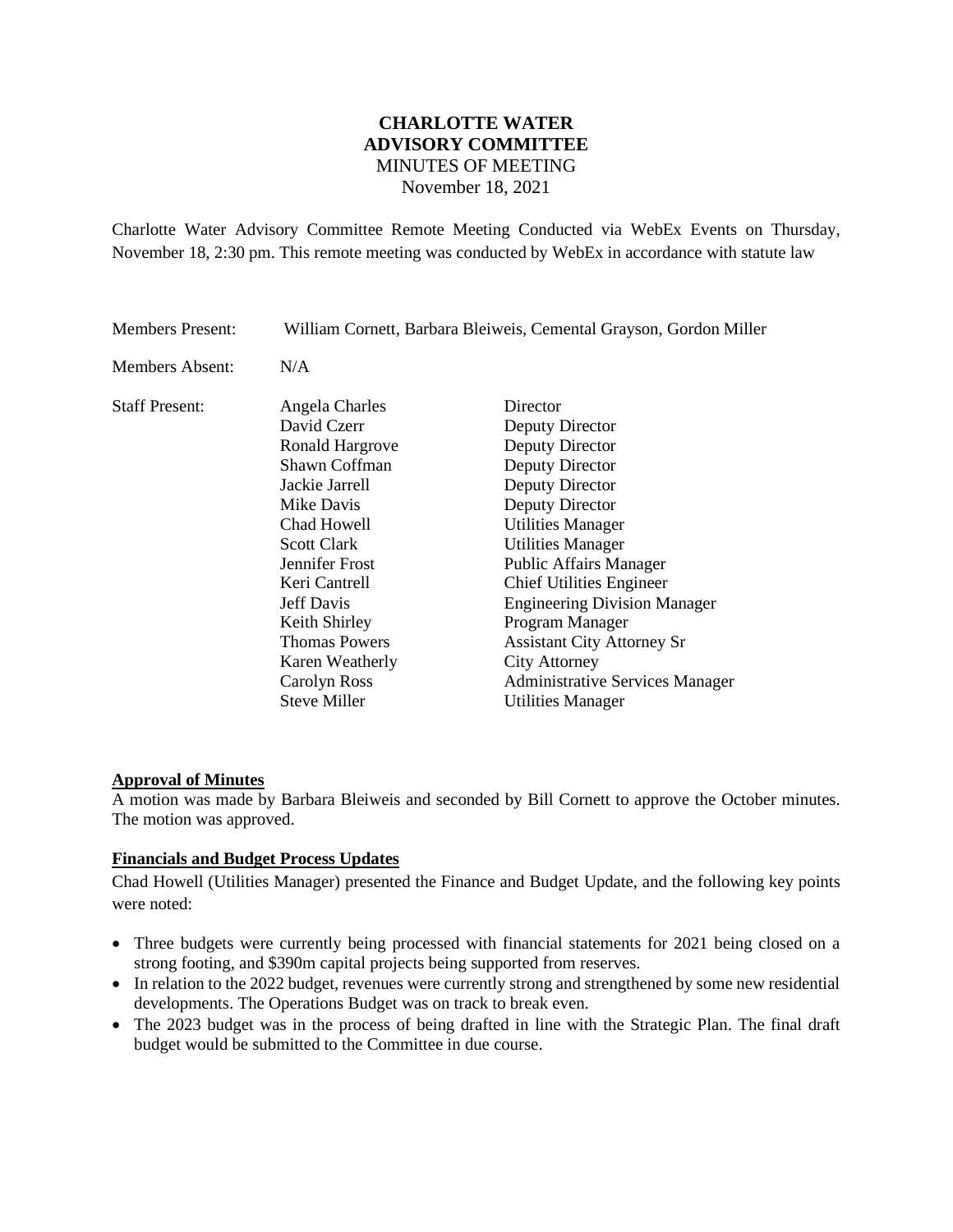## **Operational and Capital Update**

Ron Hargrove (Deputy Director) provided an Operations Update relating to the Charlotte Distribution and Collection System, and the following key points were highlighted:

- The drought condition in some parts of North Carolina and average water demand for 2021 had increased significantly on the previous year from 105 to 117 MGD ytd.
- In terms of the distribution system, the number of leaks were increasing (with one hundred leaks recorded in one day alone) mainly due to staff shortages and breaks in pipes. Additional research was being undertaken concerning the condition of pipes and the impact of weather transitions. On-going engineering/boring work had also damaged some pipes causing leaks.
- In relation to water collection systems, debris and grease were the main factors generating problems.

Jeff Davis (Engineering Division Manager) provided a Capital Update (on behalf of Carl Wilson (Chief Utilities Manager)). Arising from his presentation, it was noted that:

- The \$30.2 million projects concluding in Fall 2022 would provide some key reliability and UV improvements to the Mallard Wastewater Treatment Plant. The project was currently behind schedule although good progress had been achieved over the summer with new effluent and disc filters coming online. Major upcoming works included chemical feed and UV improvements.
- The five-year \$5m roofing replacement program would be finishing ahead of schedule and under budget in 2022. Some recent supply chain problems were being mitigated and should not materially impact on concluding the project.
- There was a general discussion about the on-going need for Charlotte Water to safeguard its capital reserves to continue to invest in technology, reinvest, and have some contingency funds to react to a natural emergency.

# **Charlotte Water Accounts Update**

Steve Miller (Utilities Manager) provided an update on customer billing (in relation to delinquency) and the following key points were noted:

- The delinquency process resumed on October 4, 2021 for around 16,000 accounts and would focus on accounts with the highest balances. 13,011 delinquency accounts were residential (which was a major reduction of 5,000 accounts over the last two months) and customer accounts had significantly decreased recently to 303; 42 accounts were multi-family. The current average debtor balance had also significantly decreased from \$644 in October to \$396.
- There are 17 billing cycles each month which means turn-offs would occur regularly between 8am to 12noon Monday to Thursday; no turn-offs would occur on Fridays and near holidays.
- The operational goals were to complete delinquent turn-ons within 24 hours of payment and for the volume of delinquent accounts to return to pre-Covid levels by May 1, 2022.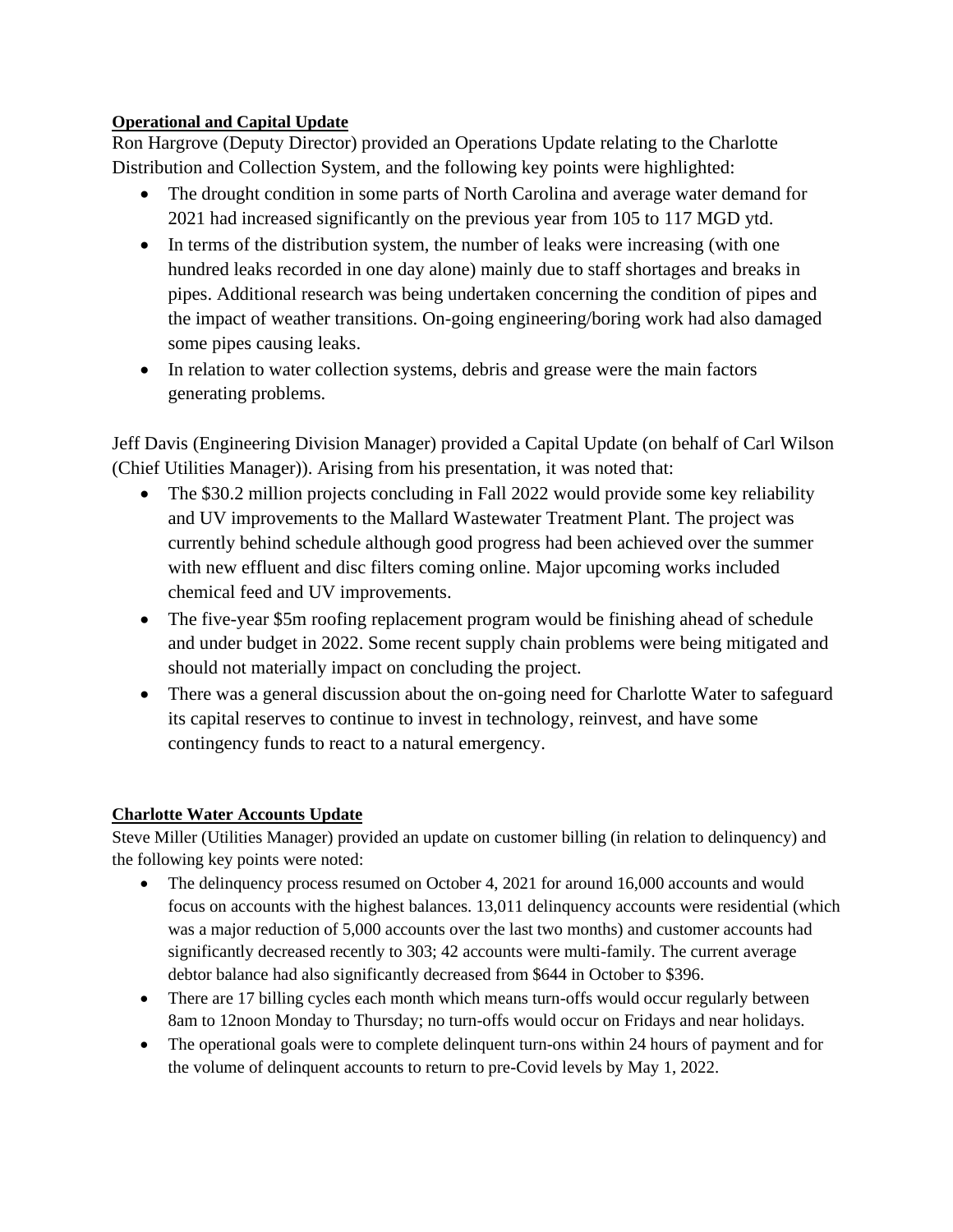• There were a variety of community agencies supporting customers to get their water services restored. The Low-Income Household Water Assistance Program (LIHWAP) would be supported by a national fund of \$38m from December 1, 2021 operated by NCDHHS for prioritized eligible customers. LIHWAP funds would be used to prioritize cut-offs and support customers in danger of being disconnected.

### **After Action Report – Remount Road 36'' Water Main Break**

Angela Charles (Director) introduced the item and provided the background to the water main break Scott Clark (Utilities Manager) and Micah Burgess provided a presentation on the Remount Road 36" Transmission Repair project, and the following key points were noted:

- The original point of failure was pipe erosion with the spigot and a 17-degree bend located at Irwin Creek. The bridge constructed over the pipe had created additional stress.
- The calendar of events for the project were outlined which had started from 10/19 to 11/15 with the contractor laying the new 36" DIP. A key challenge was bypassing Irwin Creek which was overcome with new construction work beyond the bridge and the installation of prestressed concrete cylinder piping.
- The next steps of construction were highlighted with forecasted completion of all works by January 5, 2022. New forms of technology, such as pipedriver and smartball, were being used to detect future leaks.

## **Water / Wastewater Pipeline Rehabilitation Program**

Keith Shirley (Program Manager) updated members on the water/wastewater pipeline rehabilitation programs:

- The water program covered c4.5m ft of water pipe, 18,000 fire hydrants and over 315,000 residential water meters.
- The replacement program commenced in 1995 with the rehabilitation program starting in 1999. 226 miles of pipe had been replaced to date.
- Some key water main replacement projects were outlined including the projects on Park Road and Poindexter Drive, Commonwealth Avenue, East Boulevard/Scott Avenue, Providence Road/Wendover Road and Queens Road West.
- Three Water Service Renewal projects were also highlighted which included over 200 work orders being completed in the Farmwood area.
- Wastewater system statistics were highlighted with Charlotte Water covering 4,500 miles of wastewater pipe, and maintaining 115,000 manholes, and 80 lift stations. The sanitary sewer rehabilitation program started in 1993 and had been extended to include root/grease control and sewer cleaning, amongst other activities. The current trend since 2003 was a significant reduction of spills as highlighted in the five-year moving average. Root control was becoming a key program activity to help reduce cracks and pipe leaks alongside easement clearing where the goal was to clear up to 100 miles a year. There was a brief discussion about the types and trials of herbicides used to control and treat roots and how the chemicals were absorbed by tree roots.
- Sanitary Sewer Evaluation Surveys (SSES) were regularly undertaken to inspect and combat hundreds of smoke leaks and manhole/cleanout leaks. A summary of work undertaken last year and the plans for next year were highlighted.
- The McAlpine Creek 54' Sanitary Phases 1 to 3 were highlighted as an existing major project with the final phase 4 work forecasted to be completed during 2024-25.